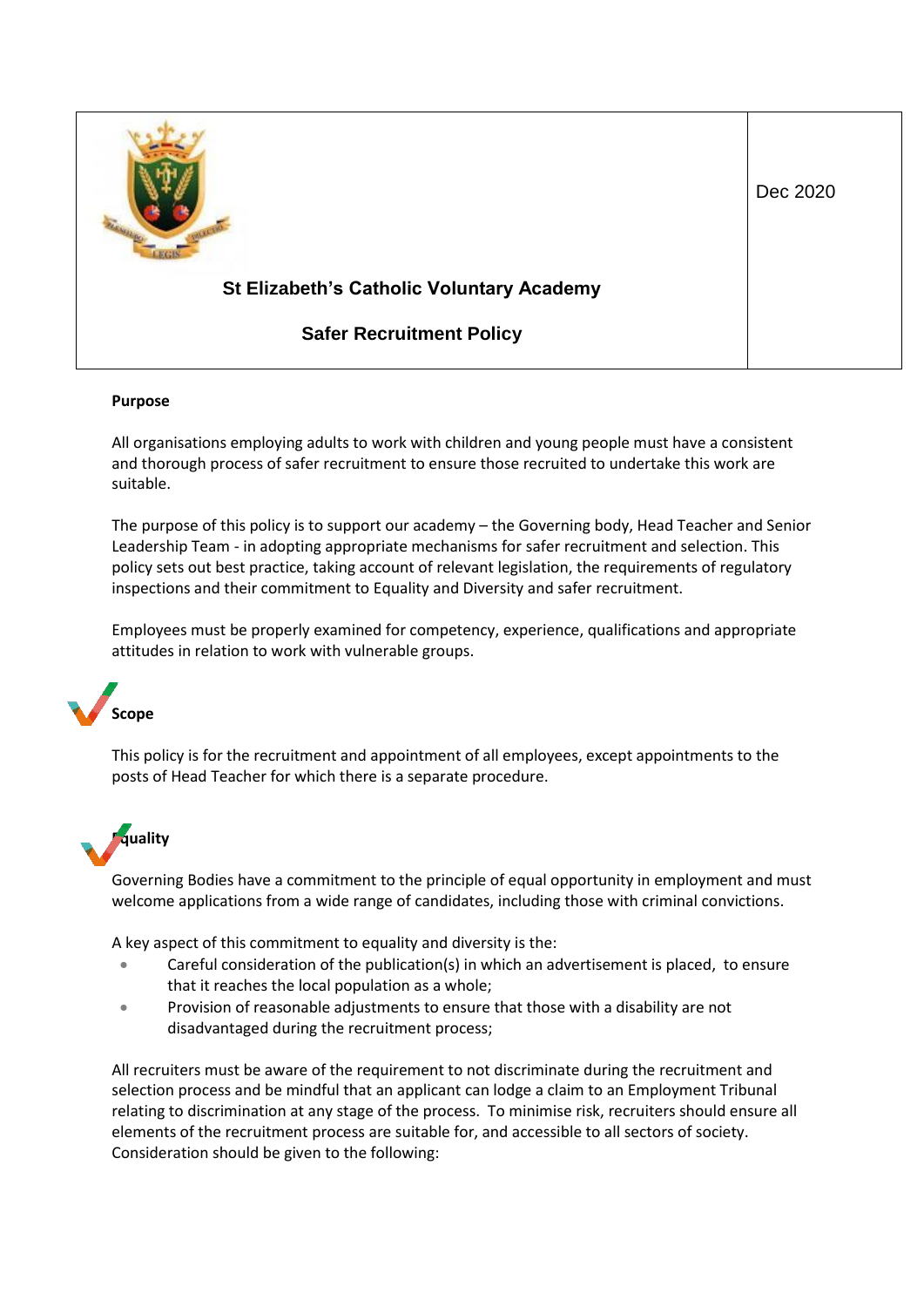#### **Language**

The language used, orally or in writing, should:

- Be clear and unambiguous;
- Not contain any acronyms, abbreviations, etc.;
- Not make reference to an individual's personal circumstances e.g. child care, family structure, as this could be discriminatory.
- Comply with relevant equality legislation, i.e. the Equality Act 2010.

#### **Reasonable Adjustments**

Reasonable adjustments must be put in place at all stages of the recruitment process for any candidate who has identified that they have a disability and require adjustments to be made to enable them to fully participate in the process. Such adjustments may include ensuring the interviewing room has a wheelchair ramp or providing a skills test printed in large font.

When considering making reasonable adjustments, the candidate should be consulted and advised well in advance of any adjustments made e.g. if additional time to complete a test or prepare a presentation is to be provided, the candidate may be required to attend the interview at an earlier time.

#### **Criminal Convictions**

Having a criminal record does not automatically bar a person from employment within a School and applicants should not be treated unfairly on the basis of previous convictions. Whilst a criminal record cannot be disregarded, the School must seek advice to ensure a fair and consistent approach to the recruitment process. Further advice is also available in the Rehabilitation of Offender's Policy.

#### **Preparing to Advertise a Vacancy**

#### **Reviewing the Vacancy**

Recruitment takes place either as a result of an existing post becoming vacant or the creation of a new post owing to changing needs. When a position becomes vacant, it is good practice to consider the following points:

- Is the post still required?
- Is the post affordable within both current and future budgets?
- Are the working hours/times/grade of the post still appropriate?
- If advertising for a part time position, do you need to state that the salary would be prorata?

#### **Reviewing the Type of Contract**

Consideration should be given to the type of appointment and contract that is required. It is important to discuss your contract requirements with your designated HR Officer to ensure the relevant contract type is advertised, the available options are as follows:

#### • **Permanent**

The most common type of employment with no specified end date (regardless of working pattern). An employee on a permanent contract will remain in position until such time as the employer or the **employee** no longer wish to work there or where a restructure/redundancy process is carried out.

• **Fixed Term**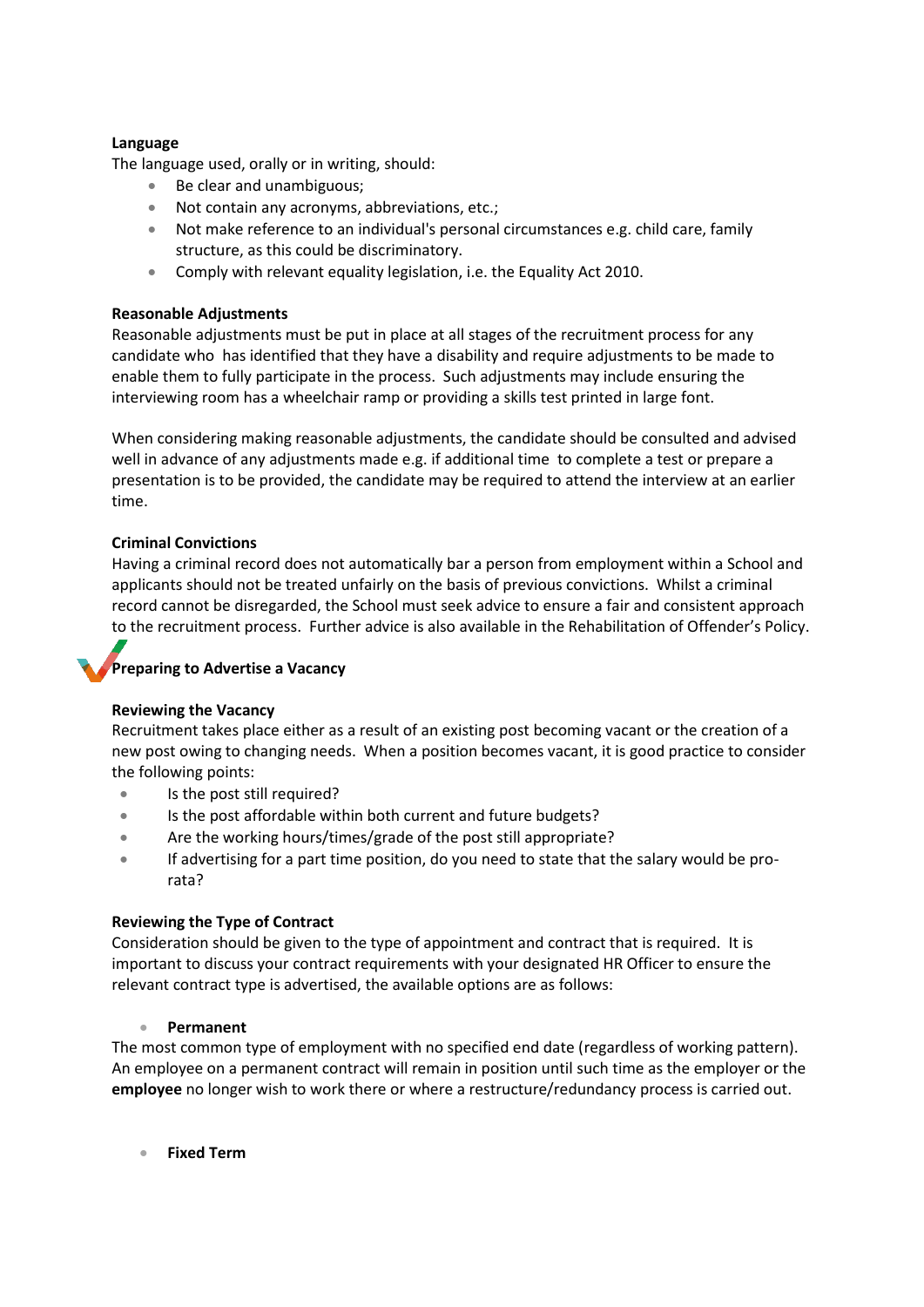A contract covering finite period of time with a specified end date. It is essential for employers to demonstrate that there are transparent, necessary and objective reasons for using a fixed- term contract and the reason should be clearly stated in the employee's contract of employment, e.g. to complete a specific piece of work or project. Failing to state a detailed and clear reason could have implications for ending the contract and on future restructurings and redundancy, further advice is also available in the fixed term guidance for Schools.

#### • **Casual/Supply Work**

Casual workers should only be used when there is a need to cover ad hoc periods of work or a one-off absence/event of up to one month.

#### • **Zero Hours**

A zero hours contract may be issued to an employee when the number of working hours required are not easily identifiable or where there isn't a constant demand for staff, for example, a zero hours contract can be used where there is a seasonal influx of work which may then dissipate for the remaining part of the year. For further advice please contact your HR Adviser.

#### • **Agency / Third Party Organisation**

Schools must obtain written notification from any agency or third party organisation who are providing workers that they have carried out the necessary checks to enable an individual to work in School. This must include an enhanced DBS check with a barred list check, Right to Work in the UK checks and, if applicable, Disqualification by Association checks. See Service Provider letter on LTS ONLINE, a copy of the response should be attached to the school's Single Central record.

When an agency worker reports for work on the first day Schools **must** also check the ID of the individual to verify that they are the same person on whom the checks have been made.

Guidance on the rights of Agency Workers is available from GOV.UK website.

#### **Preparing a Recruitment Plan**

It is advisable at the start of the recruitment process that a realistic timetable is prepared.

The plan should include:

#### **Timetabling & panel selection:**

- Timetabling the process ensuring realistic timeframes including shortlisting and interview dates.
- Selecting the interview panel (including, if necessary, safeguarding training for a panel member/s)

#### **Reviewing Job Description & Person Specification:**

- Review the person specification, giving consideration to how you will measure these requirements when scoring during the shortlisting process.
- Review the current job description so that it meets the future demands of the school, that the wording is appropriate and requirements that are no longer appropriate are removed i.e. good attendance record, smart appearance, a specified number of years' experience. Ensure that the content of the role is clear to allow applicants to know about the job.
- The job description must state, **'As this job is designated as a 'regulated activity' an enhanced DBS with Barred list check is essential'.**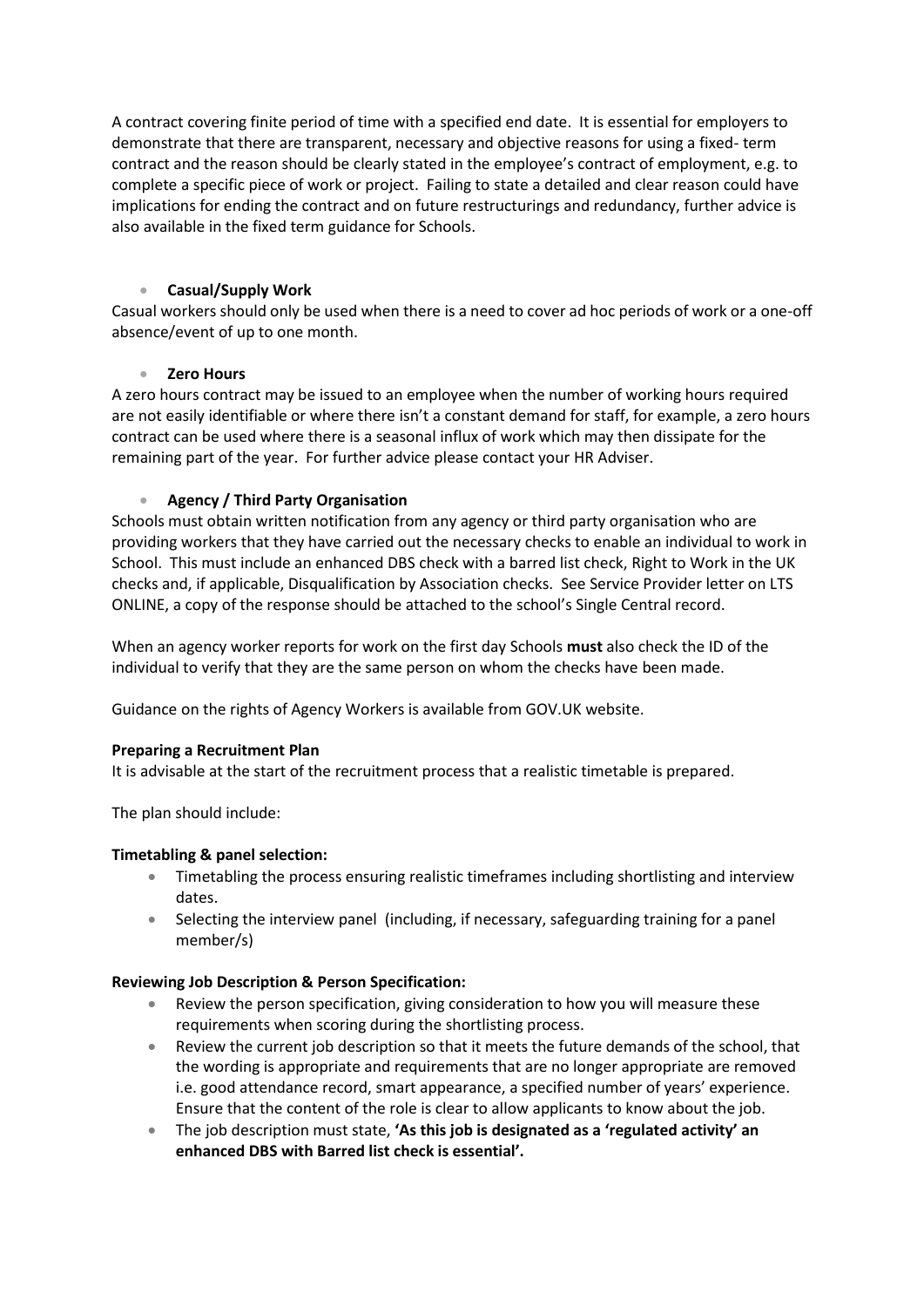• Composing and agreeing job advertisement and publication/closing date, The job advert must state, **'As this job is designated as a 'regulated activity' an enhanced DBS check with Barred list check is essential;**

#### **Agreement of information for applicants:**

- Agreeing on what should be included in the job pack and if candidates are required to complete any additional information i.e. CVs
- Considering whether informal visits to the school will be allowed.
- Reviewing School's website

#### **Short listing & Interview process:**

- Agreeing short-listing criteria based on person specification;
- Agreeing who will be responsible for collating any application forms received and preparing and distributing the shortlisting packs to the interview panel.
- It is essential to take into account that as all school based posts are designated as a **'regulated activity'**, **two** references should be received prior to the interview, for both external and internal candidates.
- Choosing the interview venue (appropriate access for disabled applicants);
- Agreeing selection method and composing interview questions;
- Determine methods of inviting candidates to interview (ask about special arrangements/notify applicants of tests or presentations if relevant/include recruitment pack)
	- Advise candidate to bring all relevant documentation.

The Recruitment Planner/Checklist (template on LTS Online) is designed to assist recruiters plan and follow their recruitment process.

#### **Job Profile (Job Description/Person specification)**

A well-constructed job description sets out the purpose of the job and the key responsibilities of the job holder. It forms the basis for the recruitment and selection process and is the key to ensuring that the right person with the right mix of knowledge and skills is appointed to the vacancy. The JD can be used to determine the selection criteria, help formulate interview questions, assist in devising selection techniques e.g. designing assessment activities, and enables decisions to be made about competing candidates. Its use also minimises the extent to which subjective judgements can be used in the selection process. Following appointment, it can be used to communicate expectations about performance to the new job holder.

Before recruiting to a new or existing position, it is important to invest time in gathering information about the nature of the job. The role should be reviewed and analysed to see whether changes are needed to the job description and/or person specification to meet both the current and future demands of the role and the organisation.

The person specification is the key document for use in the shortlisting and selection process.

In general, person specifications should include details of:

• Qualifications, skills, abilities/competencies, knowledge and experience required for the post;

**And**;

• Personal qualities relevant to the job, such as ability to work as part of a team.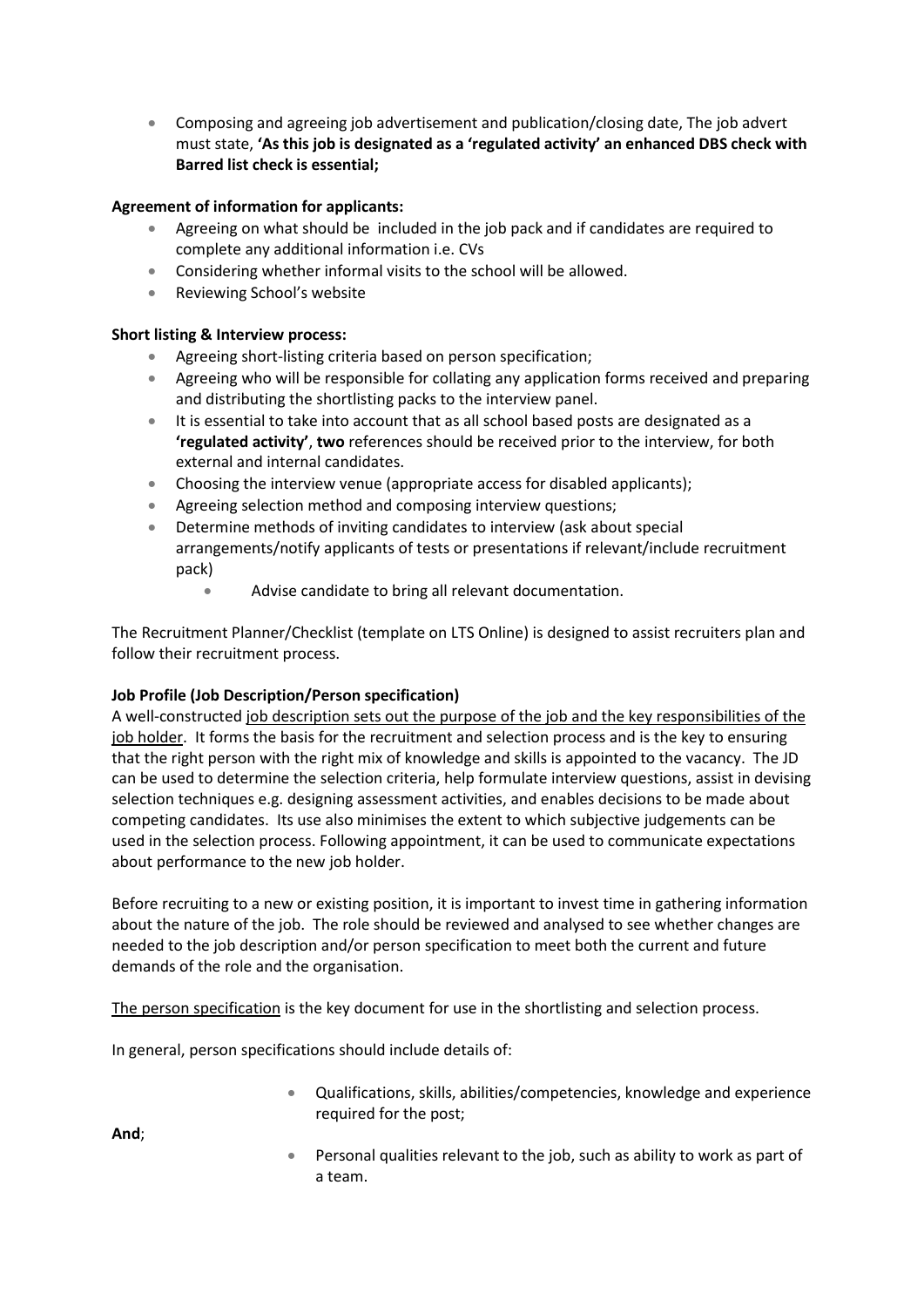Person specifications **must not** include any reference to years of experience, attendance record, appearance or any other requirement that could be perceived as discriminatory.

The person specification states the essential and desirable criteria for selection. Increasingly such specifications are based on a set of competencies identified as necessary for the performance of the job. All of the criteria must be measurable as they will play a key role in the interview process. The weightings given to each criteria will be used by the interview panel as one of the factors to establish which of the candidates has the highest score. The list of essential criteria should be realistic (it is recommended that no more than 3 in each section, or approximately 12 items in total within the person specification are deemed essential) as all candidates selected for interview must meet them all. If there are too many essential criteria, the recruitment process can become unmanageable.

#### **Weighting**

The use of essential and desirable criteria on the person specification is a form of weighting system. The essential criteria are those which all those selected for interview must meet; the desirable criteria are those which, while not strictly necessary, would enhance job performance. Desirable criteria can be used to distinguish between candidates at the shortlisting stage and during the selection process. Assigning weightings from 5 (most important) to 1 (least important) to the desirable criteria can help panels assess applicants in an objective manner. If there is a large number of essential criteria, the interview panel may also find it helpful to apply individual weightings to them, for example, by assigning weightings from 5 (most important) to 1 (least important).

The recruiter should identify the importance of the ratings for both the essential and desirable criteria at the planning stage in preparation for shortlisting and must apply the weightings in relation to the needs of the job rather than by the recruiter's view of different applicants.

#### **Evaluate the Job Profile**

It is advised that all non-teaching jobs within Schools are evaluated irrespective of whether the job profile is for a new job or the original job profile has been changed following review, to determine the grading of the post.

#### **Advertising the Job**

The job advert shapes the first impression applicants have of the School and is an important tool when it comes to sending out the right message to the public about the culture of the School and the type of person needed.

The advert should include a strap line outlining the School's commitment to safeguarding and promoting the welfare of children and young people. A safeguarding strap line is just one of a number of deterrents built into the safer recruitment process. The aim is to send the message as early as possible in the process. It does not have to be elaborate and can be short and simple: **"Committed to Safeguarding Children and Young People."**

It is also a requirement to clearly state that the post holder will be subject to a DBS Disclosure check i.e. **"As a 'Regulated Activity' an enhanced DBS is essential for this post".**

The advert should be placed in such a way that the best range of prospective candidates can access it and meet the aspiration to employ a workforce which best reflects the community the school serves.

Below are several options of where Schools can advertise their vacancy: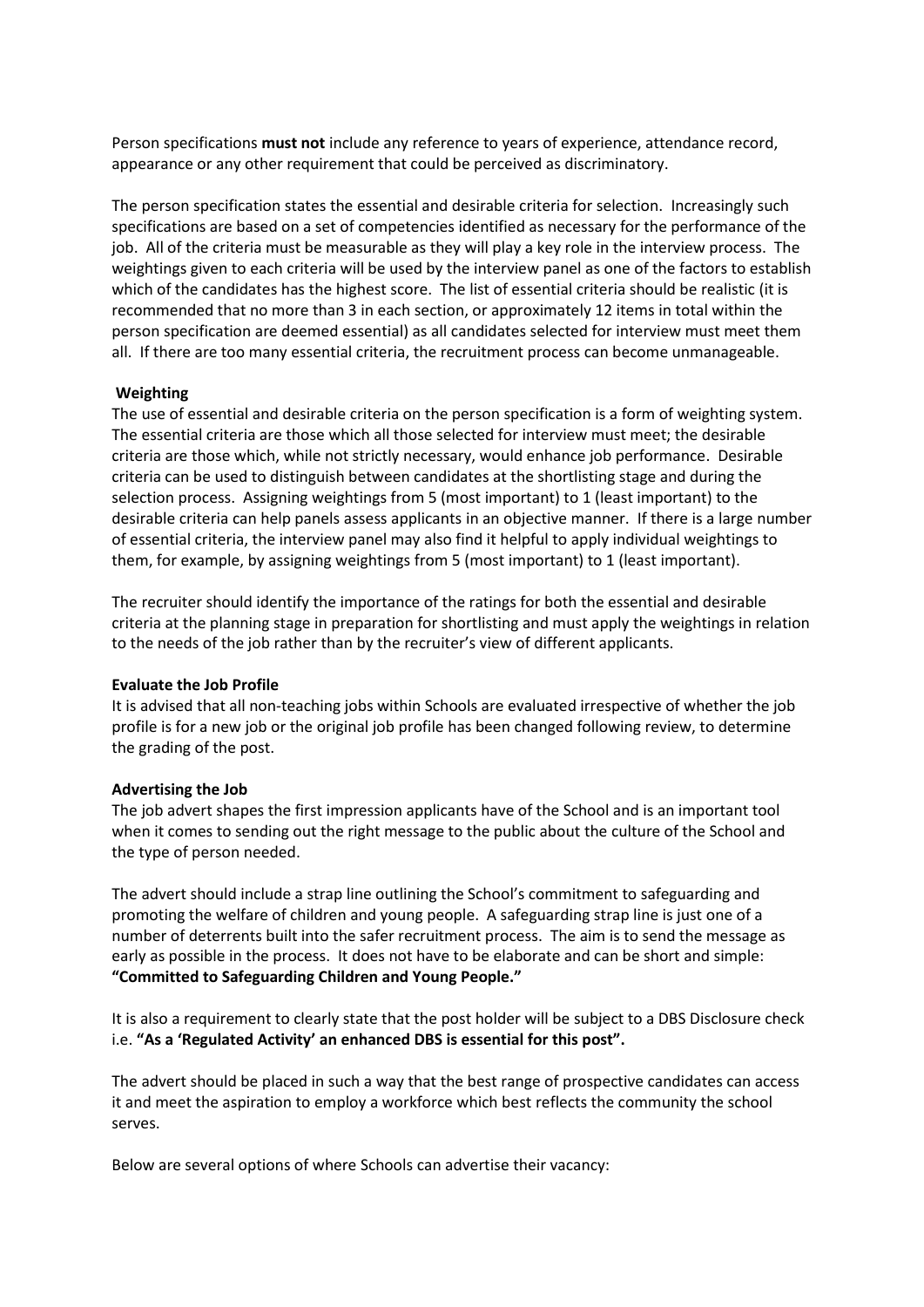- Schools own website
- Trust website
- Eteach / TES
- DCC Website
- Job Centre Plus further information is available on the Job centre plus website
- Social media

#### **Advertising for Overseas Workers only**

This advert must run in the UK for 28 days, either continuously or in 2 stages, neither stage can be less than 7 days, You must be able to demonstrate that there are no suitable candidates in the UK. You must make sure that there are no suitable workers already living in the UK and there is a genuine vacancy .This is known as the 'resident labour market test.

If the post is categorised by the UK Visas and Immigrations (UKVI) as Tier 2 (General) ("Skilled Workers" e.g. teachers) please contact your HR Adviser prior to advertising, as the individual may require to be issued with a Certificate of Sponsorship before they are able to commence employment.

Schools must keep a copy of the advertisement as it appeared. This must be a clear copy showing the title and date of the publication and the closing date. If the advert does not show the name of the organisation, a copy of the invoice should be retained to prove that an advertisement was placed.

Academies may need to obtain a licence before they are able to sponsor an employee /worker from overseas. For further information can be found at the GOV.UK website.

#### **Job Information**

It is good practice when recruiting to make sure that the School website is up to date as this helps prospective applicants to gain a better understanding of the aims and ethos of the School they are applying to.

The job information pack should also contain the job profile (job description and person specification).

The information gathered by the application form is crucial to safer recruitment procedures and is also the basis for short-listing.

Finally, as the job is designated as a "**Regulated Activity**" it is essential that the information sent to candidates makes it clear that references will be sought in advance of the interview.

#### **Closing Date**

To get the maximum exposure for a vacancy you should consider what the appropriate timeframe is for the demographic you are trying to attract.



#### **The Recruitment Panel**

It is recommended that the recruitment panel should normally comprise of three members, at least one of whom has undertaken recruitment and selection training and at least one panel member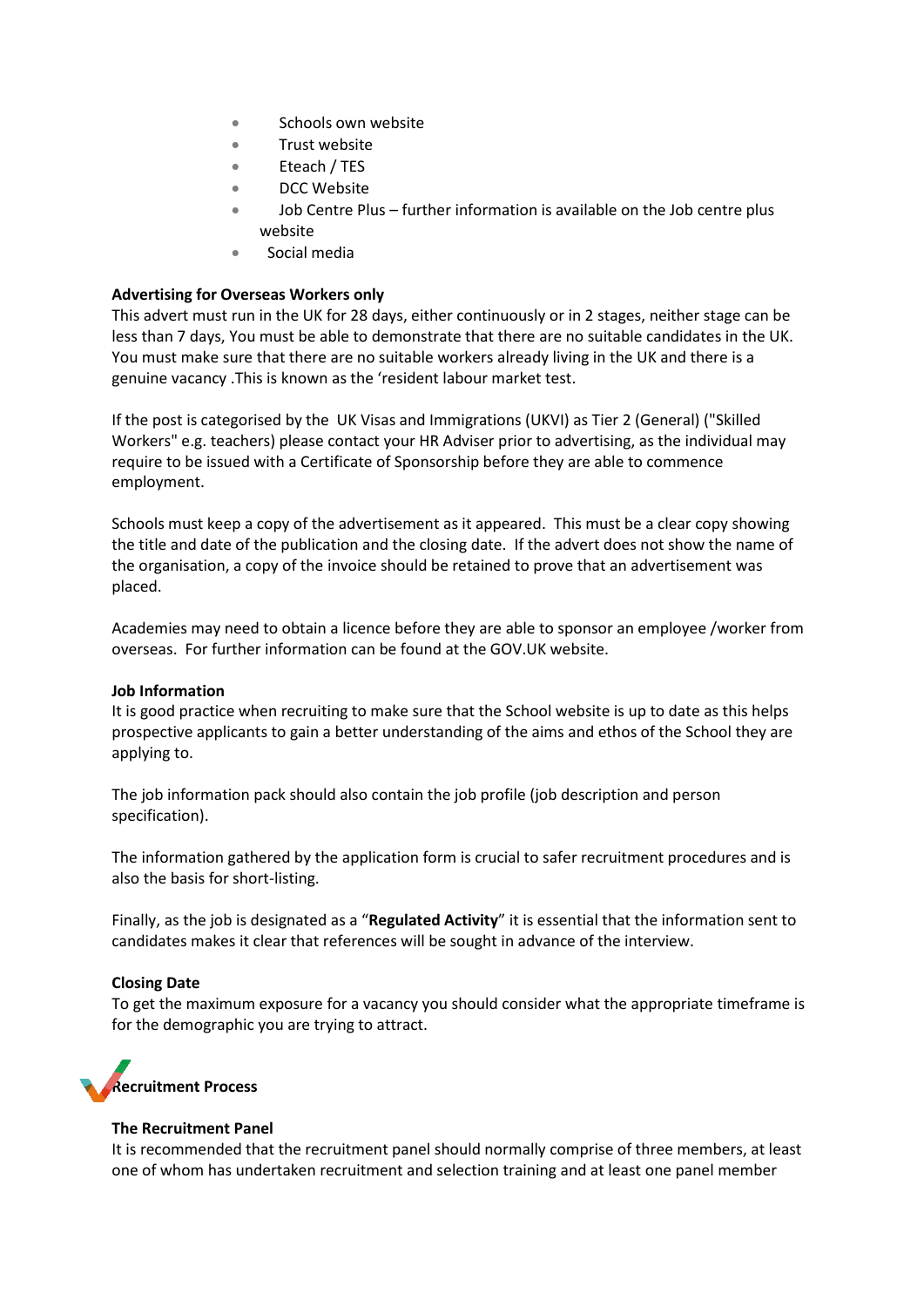must have received Safeguarding training. All members of the panel should participate in every stage of the recruitment process. This includes producing the job pack. It is important to appoint a Chair of the panel, this doesn't necessary need to be the Head teacher or Chair of Governors.

#### **Determining the Selection Process**

After the closing date, the panel should receive a shortlisting pack via the agreed method which should consist of a copy of all the application forms, job description and personnel specification and the shortlisting grid, this will enable them to carry out the shortlisting exercise.

Use of a shortlisting grid promotes fairness and consistency whilst also providing an audit trail. All members of the interview panel must participate in the shortlisting process ensuring that all the applications have been completed, in accordance with safer recruitment requirements. Unless stated in the job pack any additional information sent with the application shouldn't be considered.

It is important to remember that prior to the shortlisting process and before any applications have been viewed, the panel should have identified the weighting values of the desirable and if necessary, the essential criteria ensuring that all candidates are assessed fairly and treated equally. Scoring must be applied consistently and results carefully recorded.

Although the interview is normally the main focus of the selection process, it will not normally provide all the information required in making an informed decision about a candidates suitability for the role. Therefore additional methods for analysing candidates should also be considered to enable applicants to demonstrate their competencies fully.

The method used to test candidates suitability should be appropriate to the duties of the job and designed in such a way that the opportunity is available for the candidate to demonstrate the suitability of their knowledge, skills and ability e.g. if an essential criteria of the post is "word processing skills", a means of checking this could be a practical test.

#### **Gaps in employment history or other issues/concerns**

When reviewing application form, the recruitment panel should identify any gaps in employment history. Where there are any issues or concern, these should be noted and taken up with the candidate, normally during the interview.

Alongside obvious gaps, such as omissions or incomplete details on the application, recruiters should be alerted to other signs that may be a cause for concern e.g. frequent changes of employment that do not show any clear career progression or a move from high paid permanent employment to temporary or casual work, and explore these with the candidate during their interview.

It is good practice to compare the information provided by the applicant with the information contained in the references. Any inconsistencies should be explored with the candidate at interview.

The shortlisting grid should be completed and retained by the Chair of the panel. As the grid records the decisions made on each application, it will enable a clear explanation to be given if feedback is required.

#### **Declaration of Criminal Conviction(s) at application stage**

If an applicant declares at the application stage that they have a criminal conviction, they must provide this in writing in a sealed envelope. This envelope should remain un-opened until the end of the shortlisting process.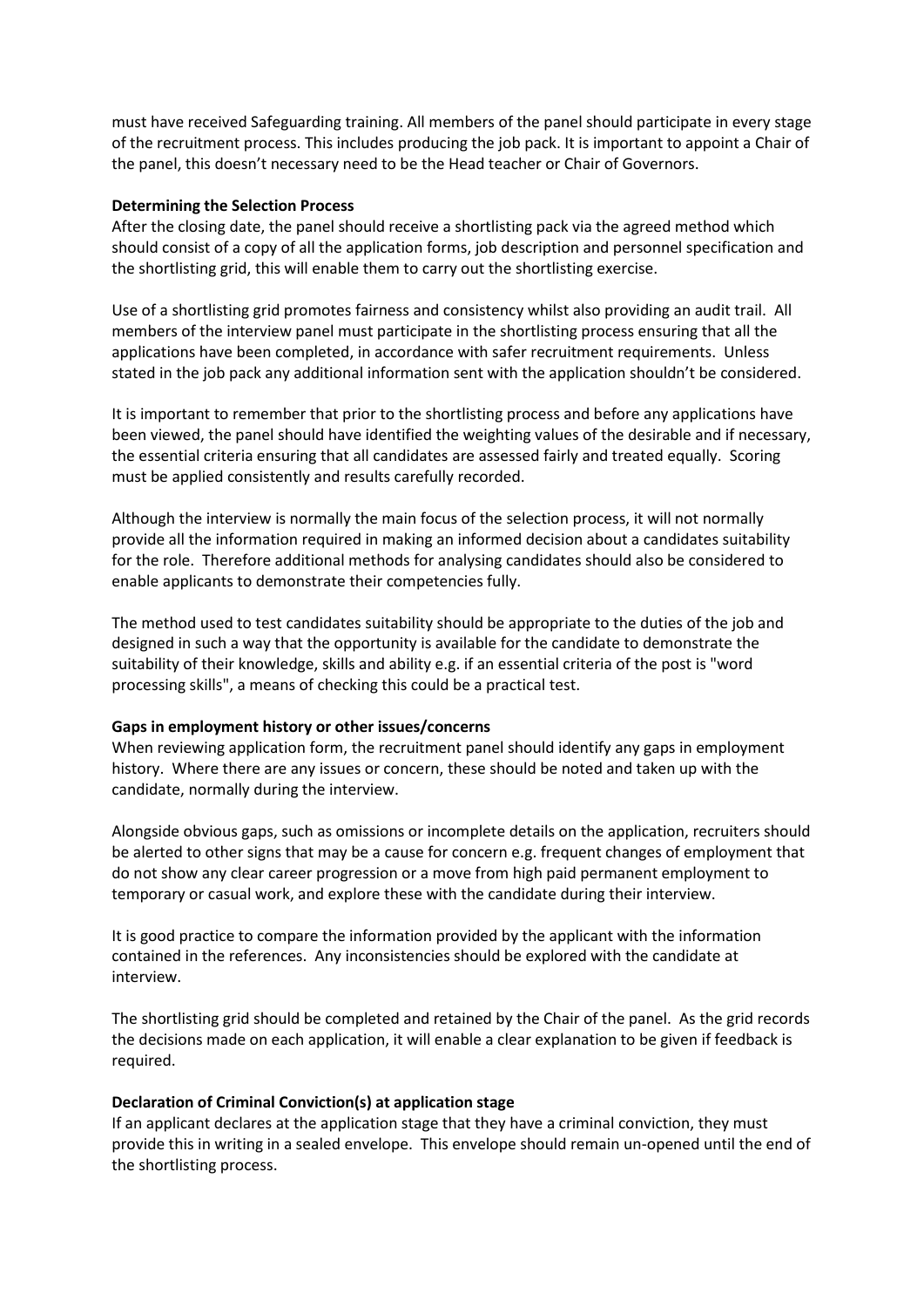If the individual is short-listed, the chair of the panel should inform the other panel members of the content. If the panel decide that the conviction(s) is relevant further information should be sought from the candidate as described below and at the end of the interview.

#### **Invitation to Interview**

The letter inviting candidates for interview (see template letter) should detail the following:

- That the applicant has been selected to attend a recruitment process, giving the date and times of the interview.
- the interview process and any tests or assessments they will have to undergo;
- The requirement to bring relevant identification documentation on the interview day,
- Original documents proving photographic identity;
- Original documents verifying any qualifications deemed essential for the job;

Copies of documents provided by unsuccessful candidates must be destroyed after the selection process has been completed.

If a candidate is unable to attend for interview on the date specified, the panel has discretion to reschedule their interview date, if it is agreed that the candidate can attend at a later date, the interview panel **must** remain the same.

#### **References**

The purpose of a reference is to obtain objective and factual information about a candidate (such as current employment etc.) and an informed opinion of their suitability for the job measured against the person specification. References should be treated with caution and read very carefully and should always be sought and obtained directly from the referee. The information contained in a reference is vital in reaching a decision on whether to employ or not employ a candidate. The following principles should be followed:

- **MUST** not rely on references or testimonials provided by the candidate or on open references and testimonials e.g. addressed "To Whom It May Concern".
- References should not be accepted from family members, relatives, close friends or colleagues (where avoidable);
- For applicants who have not worked in paid employment or on a voluntary basis, a character reference should be sought from someone who is able to confirm (as well as possible) the applicant's suitability. This may be someone in authority e.g. head teacher, lecturer, and community leader. In the case of a school leaver, one of the referees ideally be should be the Head Teacher of the last educational establishment they attended;
- If an applicant for a teaching post is not currently employed as a teacher, it is also advisable to check with the School at which they were most recently employed, to confirm details of their employment and their reason for leaving.
- Any information about past disciplinary action should be considered carefully when assessing the applicant's suitability for the post, including any information obtained from the Teaching Services Systems (prohibited list check).

For both external and internal candidates, two references should be sought prior to interview, one of which should be from the current or most recent employer. A letter requesting a reference should include the position the candidate has applied for, a copy of template reference pro-forma and the job description and person specification for the role to assist with the completion of the reference. (Template reference request letters and proformas are located on LTS online)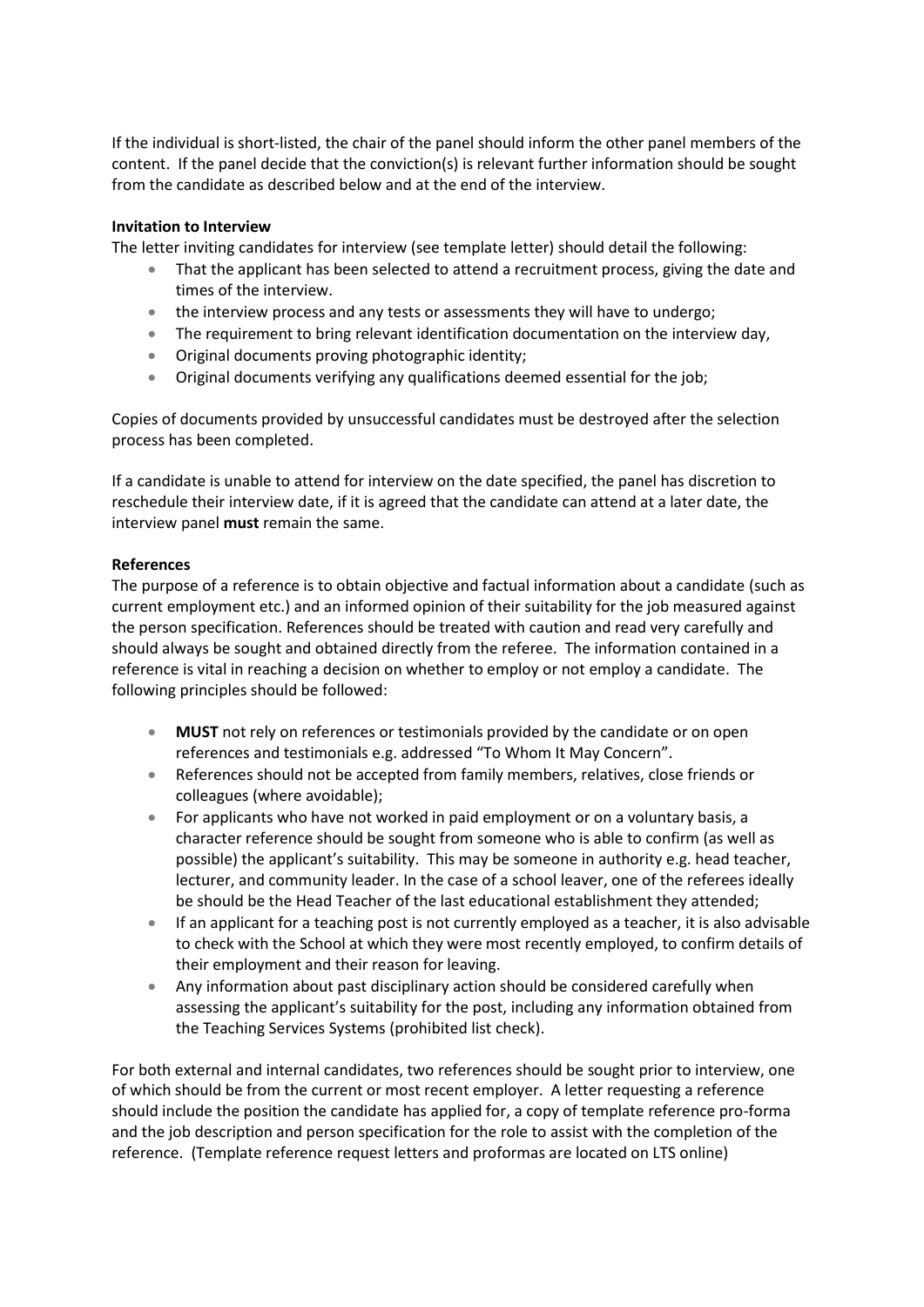It is advisable that a request for a reference states the following;

#### **Please note that employees should have the right to view their personal records. Your reference should therefore not be marked "Confidential" as it may be inspected by the individual concerned if they are appointed and subsequently wish to view their personal file**.

References should be received and checked by someone other than the panel to check for any issues. Any safeguarding issues should be notified to the Chair of the panel before the interviews.

Any concerns about a reference should be taken up directly with the referee and if necessary with the candidate following the interview but before an offer of appointment as been made.

If references have been requested but have not been received two days before the interview, it is advisable that a verbal reference is obtained, however a full written reference is still required. It is advisable to keep details of the discussion and retained. The written reference(s) should be received before the offer of appointment is made.

#### **Prohibited check (Teachers only)**

Prohibition orders prevent a person from carrying out teaching in Schools and therefore such individuals must not be appointed to work as a teacher. Prohibition checks must be undertaken for all newly appointed teachers by Schools as part of the pre-employment check process preferably before inviting an applicant for interview. The checks are carried out using the Teacher Services' system which will also identify any existing prohibitions and sanctions made previously by the General Teaching Council. Such checks can provide information about any teacher's qualifications and whether they have passed their induction. This can be printed off this and put onto the successful candidate's personal file and destroyed for unsuccessful candidates.

From 18th January 2016, Schools can use the Teaching Services system to identify any restrictions imposed by the authorities in the European Economic Area (EEA). This check is in addition to the above check.

Restrictions imposed by another EEA country do not prevent an individual from teaching in England. However Schools should consider the applicants suitability and the circumstances leading to the restrictions. The Employer Access online explains how to get further information.

Teachers who have QTLS status should be checked with the Institute for Learning se[e www.iflac.uk.](http://www.iflac.uk/)

#### **Section 128 direction (Academies only)**

A Section 128 direction (The independent Educational Provision in England (Prohibition on Participation in Management) Regulations 2014) prevents or restricts a person from participating in any management of an independent school, including academies and free schools. This includes both as an employee; a trustee of an academy or a governor or governing body that has any management responsibilities. A check can be carried out using the Teacher Services' system or via the DBS barred list check if it's a regulated activity. Please refer to your relevant HR Adviser for further guidance.

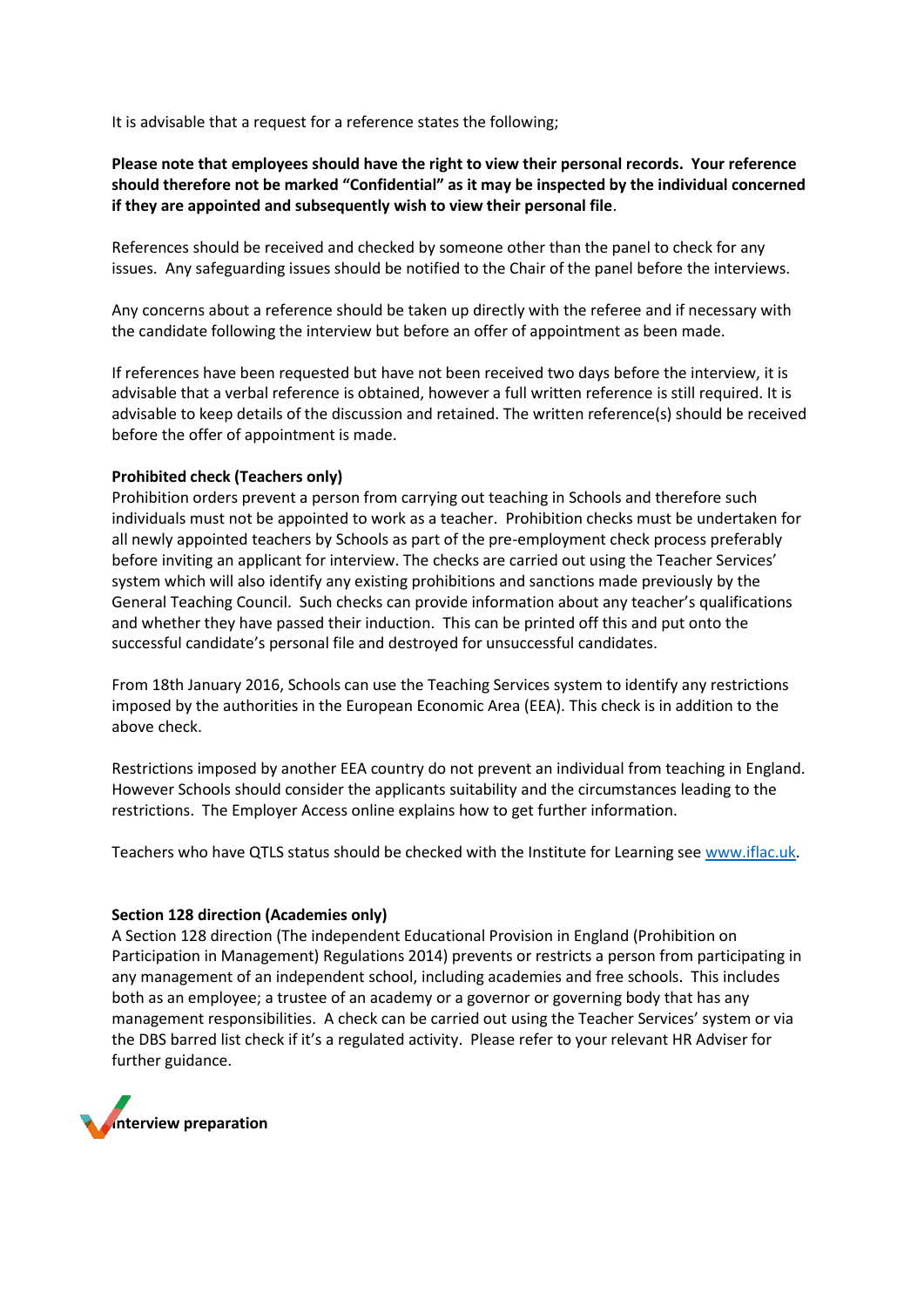It is important to remember that the candidate will be assessing the School and whether it is an organisation they wish to work for as well as the School assessing the candidate's suitability.

It is essential for the recruitment panel to meet prior to the interviews to agree the format of the interview process and to decide who will ask which questions. Agreement should be made on how the panel will explore any gaps in employment history and any other concerns identified during shortlisting process.

It is advisable for the Chair of the panel to have information on the job e.g. salary details, holidays etc. in order to answer candidates' questions.

The chair of the panel is responsible for ensuring that arrangements are made for the smooth running of the interview process, including:

- All relevant documentation is prepared and distributed to panel members prior to interview;
- Suitability of the venue taking into consideration any additional or special requirements such as access;
- Any car parking spaces, refreshments etc. are arranged;
- Arranging the checking of the candidates identification;
- Arranging checking and copying of documentation required at interview;
- The interview timetable allows sufficient time between interviews for;
	- ✓ Overruns;
	- $\checkmark$  Breaks;
	- $\checkmark$  Panel discussion.

#### **Interview questions**

Interview questions must be agreed in advance: each panel member must be aware of which questions they will be asking. Panel members must be careful not to ask leading questions or questions regarding an individual's personal circumstances e.g. child care, family structure as this could be discriminatory.

Questions should focus on a candidate's actual experience and how it relates to the role applied for with the answers being assessed against the criteria for the post. In addition, questions about a person's safeguarding knowledge, understanding, attitudes to and motives for working with children must be included. The sample safeguarding interview questions also suggest positive and negative indicators. It may be necessary for the panel to have scenario questions available in case a candidate hasn't had previous experience. Examples of interview questions can be found on LTS online)

The interview question grid can be used as a template to allow the panel to draft the interview questions and prepare model answers to enable them to demonstrate what criteria they have judged applicants against. Template interview question grids are located on LTS online)

Whilst it is important that all candidates are asked the same questions it is equally important that the panel is satisfied that it has gained enough information to assess how well the candidate meets the criteria and to reach an objective decision about the candidate's suitability to do the job. If the panel is not satisfied that the question has been answered fully or thinks that the candidate has misunderstood the question, it is acceptable to probe further by asking supplementary questions. However, the interview panel must not prompt candidates. A detailed record of the candidate's responses must be kept.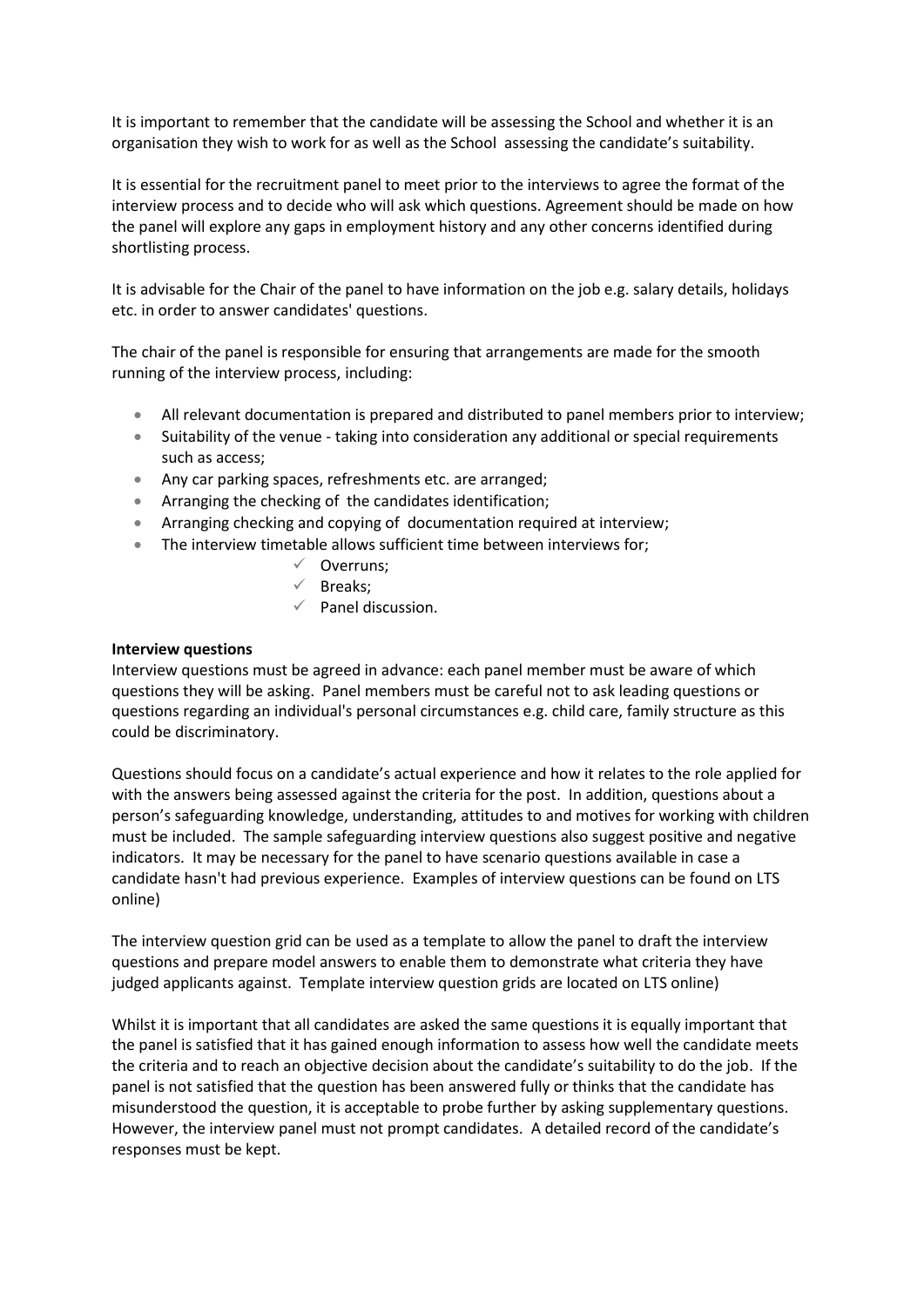

The Chair of the panel is responsible for ensuring that the interview is conducted fairly and all candidates are treated equally. The Chair should ensure that all panel members participate fully and the views of all panel members are considered.

Panel members should independently score each candidate and agree panel scores after each interview.

At the **start** of the interview, the Chair should:

- welcome each candidate:
- introduce the other panel members by name and job role;
- give an overview of the interview process
- explain that notes will be taken during the interview by the panel members;

At the **end** of the interview, the Chair should:

- give an opportunity for candidates to ask questions;
- give an indication of timescales for decision and feedback;
- Ensure that all the relevant documents have been received, e.g. qualifications. Right to work documentation must not be checked at this stage.

# **Appointment Process**

When making the decision to appoint, all aspects of the selection process should be considered. As all candidates should have met the essential criteria, the successful candidate should be the person receiving the highest aggregated score.

Interview Panels should always appoint the best person for the position. If one candidate has clearly scored higher than others they should be selected.

#### **Preferred Candidate**

Once the panel have come to a decision of who to appoint the chair of the panel should contact the successful candidate as soon as possible after the decision has been made to advise them of the outcome. It is also helpful for the panel to decide on a reserve candidate in case the first candidate declines the job.

A provisional offer should be made to the successful candidate and not confirmed until all of the preemployment checks are satisfactorily completed. It is at this stage that the successful applicant's right to work in the UK is established.

**In addition, no offer of appointment should be made unless two written references have been received**. The purpose of seeking references is to obtain objective and factual information to support appointment decisions. References should always be obtained and scrutinised and any concerns resolved satisfactorily, before the appointment is confirmed.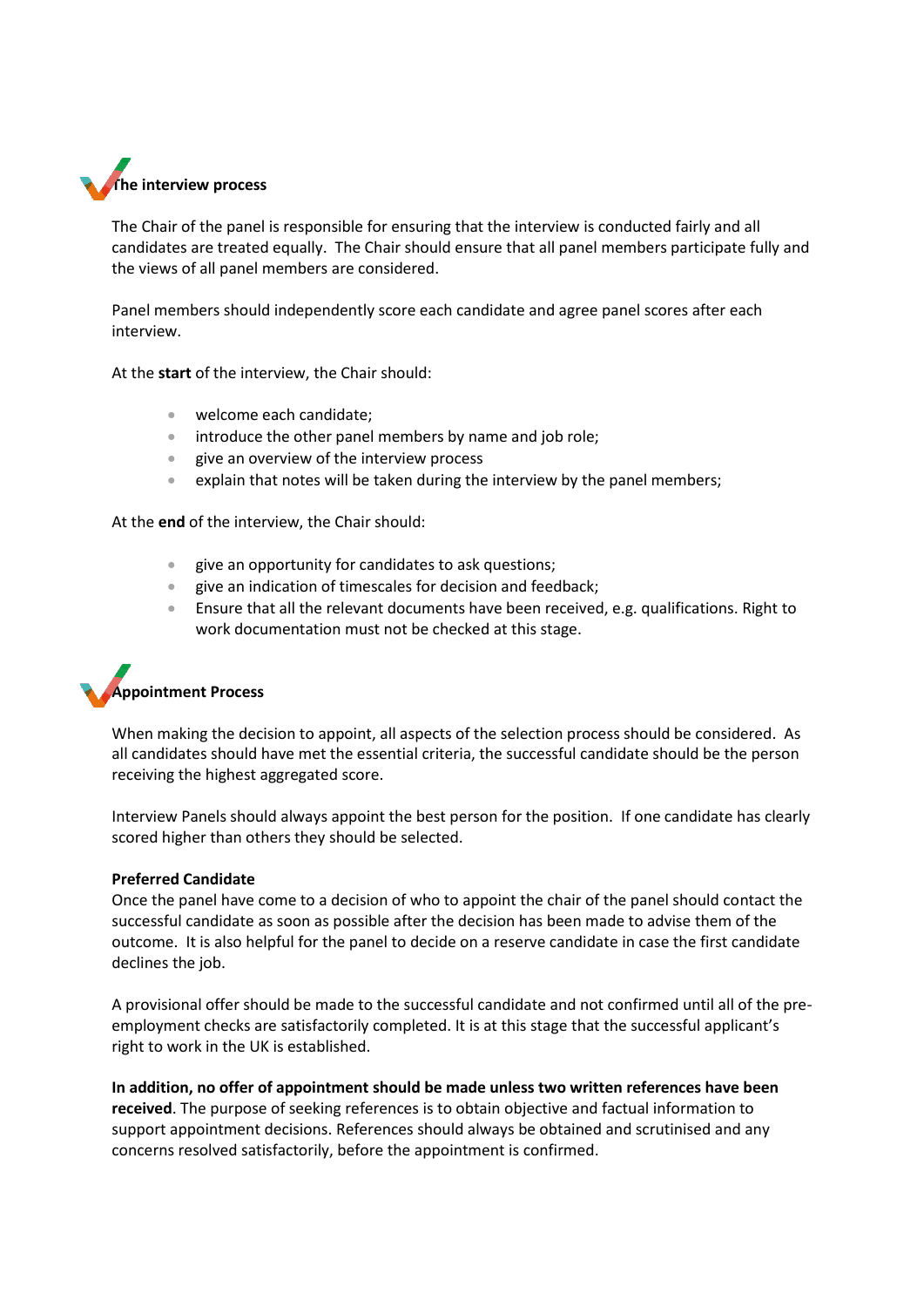On receipt, references should be checked to ensure that all specific questions have been answered satisfactorily. The referee should be contacted to provide further clarification as appropriate, for example if the answers are vague. They should also be compared for consistency with the information provided by the candidate on their application form. Any discrepancies should be taken up with the candidate.

The chair of the panel must make clear to the successful candidate other terms which the appointment is subject to pre-employment checks which include:

- satisfactory outcome of the medical questionnaire;
- a satisfactory DBS with a barred list check and an

It is good practice that all the other candidates be informed they have been unsuccessful and offered the opportunity of feedback. It is best practice to speak to unsuccessful applicants in person, but if the chair of the panel has been unable to reach a candidate, they should be written to advising them that they have been unsuccessful. A template letter to be sent to an unsuccessful candidate is located on LTS online).

Interview notes for all unsuccessful candidates must retain for a period of 6 months, in case they are required in connection with an Employment Tribunal claim or requested by a candidate under the Data Protection Act.

# **Pre-employment Checks**

Pre-employment checks should be conducted on both newly appointed employees and internal candidates prior to commencement in post.

#### **Safer Recruitment Checklist**

The Safer Recruitment Checklist (template can located on LTS online) should be completed on receipt of the relevant documentation and saved on the individual personal file and recorded on the Single Central Record

#### **Right to Work in the UK (Immigration Act 2016).**

It is a criminal offence to employ someone who does not have the right to work in the UK. Successful candidates cannot commence employment until satisfactory documentary evidence has been provided and photocopies taken. If the successful candidate cannot fully demonstrate their right to work in the UK, their appointment to the post cannot be continued.

The Chair of the panel **must** make arrangements to check all original documentation for authenticity and record potential expiry dates. The documents required depend on the nationality of the individual; guidance on the requirements is available on LTS online (Right to Work in the UK Guidance and safer recruitment checklist). The photocopied documents should be signed and verified and dated by the individual who as seen the original documentation.

Additionally, further checks maybe required for anyone who has lived or worked outside of the UK. This could include a letter of good conduct from the relevant embassy. A list of countries that undertake criminal record check can be found on the home office website along with the address on where to request information.

The Department for Education has also issued guidance on the employment of overseas-trained teachers. This gives information on the requirements for overseas-trained teachers from the EEA to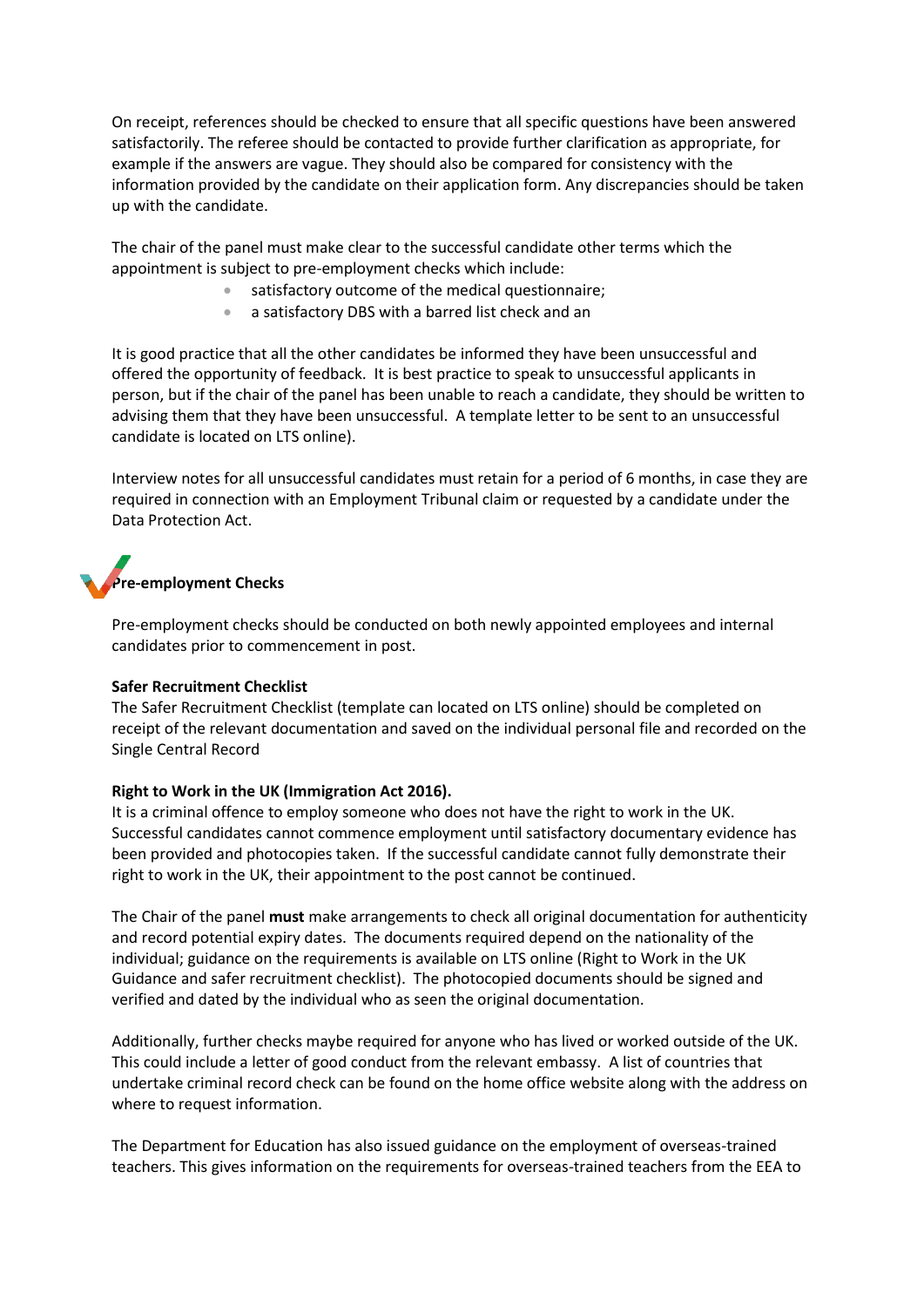teach in England and the award of qualified teacher status for teachers in Australia, Canada, New Zealand and the Union Stated of America.

#### **Medical clearance;**

All appointments are subject to satisfactory medical clearance which can be completed online on the Health Management portal. Once Occupational Health have actioned the questionnaire, schools will then receive the outcome directly which will either be a fit certificate or an appointment for the candidate to be seen by Occupational Health.

#### **Disqualification by Association**

The Department for Education (DfE) has recently published more detailed guidance about the application of the Disqualification Regulation 2009 as it relates to schools. This revised guidance supersedes the Disqualification by Association guidance issued in October 2014. It can be accessed via the GOV.UK website.

The updated advice clarifies the requirement upon Schools to ensure that its staff and volunteers are not disqualified under the Childcare (Disqualification) Regulations 2009.

Staff working in specific settings will be disqualified as a result of relevant offences which either they or someone living with them in the same household has committed.

#### **Staff Covered and Specific Settings;**

1. Staff are covered by this legislation if they are employed and/or provide early years childcare (this covers the age range from birth until 1st September following a child's fifth birthday i.e. up to and including reception age);

2. Staff working in later years' childcare (this covers children above reception age but who have not attained the age of 8) in nursery, primary or secondary school settings. This does not include education or supervised activity for children above reception age during school hours for cocurricular learning activities i.e. school choirs, sports clubs)

3. Anyone directly concerned with the management of childcare in point 2 above.

Schools are required to check all staff and volunteers working in the above categories but can use their discretion to interpret this to include staff who may occasionally work in these categories.

The DfE states 'most staff who are only occasionally deployed and are not regularly required to work in a relevant setting will not automatically come within the scope of the Regulations'.

## **Criminal Convictions**

The school must abide by relevant legislation including The Safeguarding of Vulnerable Groups Act 2006, The Protection of Children Act 1999, The Education Act 2002, The Criminal Justice and Court Services Act 2000 (amended 2003), The Care Standards Act 2000 and The Protection of Vulnerable Adults Act (July 2004), in respect of those it employs in areas where they have contact with or access to children and/or vulnerable adults.

It is an offence for the school to employ anyone who has been barred by the Disclosure and Barring Service (previously Criminal Records Bureau and Independent Safeguarding Authority) from working with children.

#### **DBS Checks (previously CRB checks)**